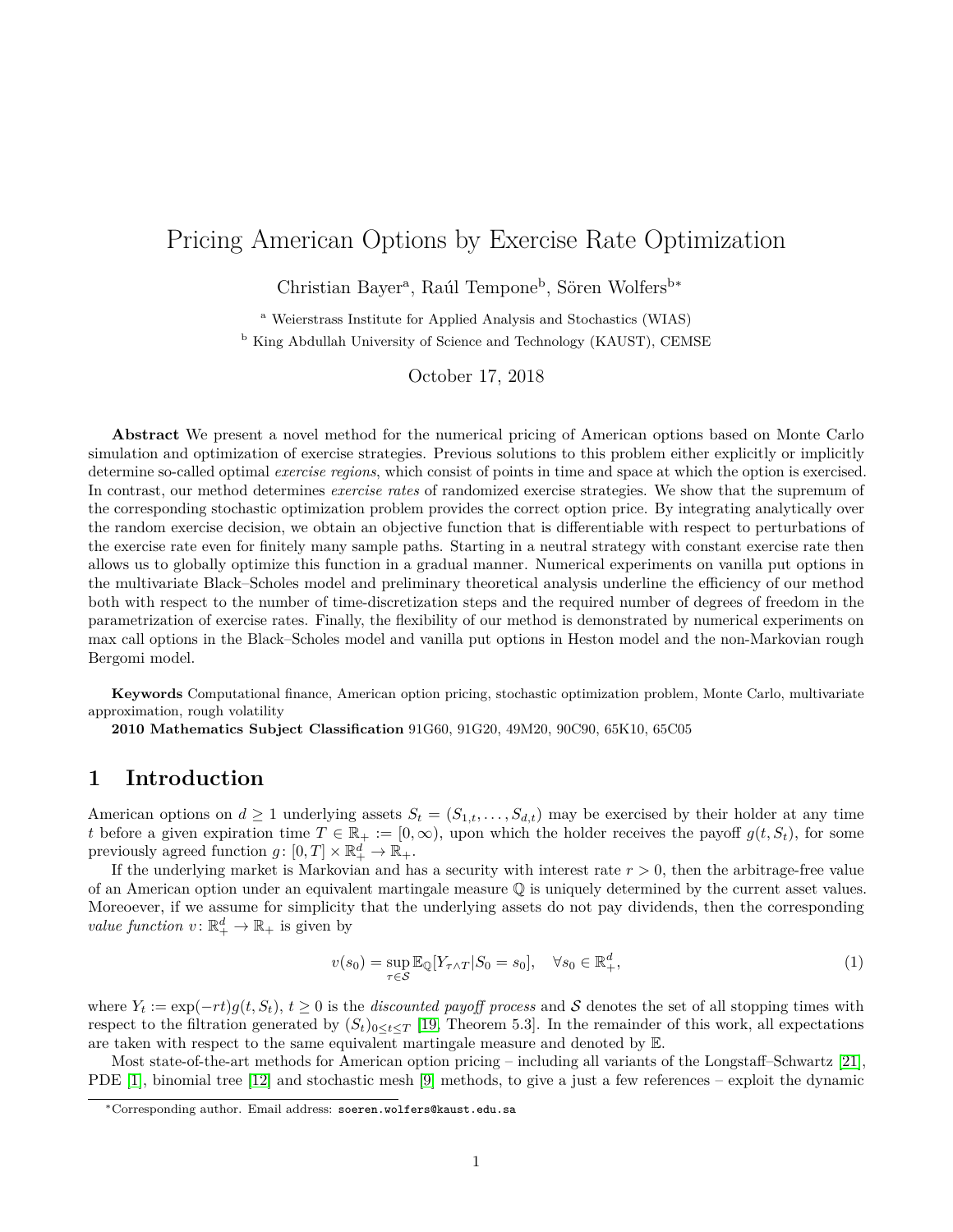programming principle to determine the value function directly in a backwards iteration scheme. Further approaches are based on dual problems [\[23,](#page-14-4) [3\]](#page-13-1), policy iteration [\[7\]](#page-13-2), or (quasi-)analytic solutions [\[5,](#page-13-3) [20\]](#page-14-5). For options on multiple underlying assets, many methods break down or become prohibitively expensive with the Monte Carlo simulation based Longstaff–Schwartz algorithm and its relatives possibly being most efficient and most popular among practitioners.

In this work, we propose a method that is based on the following variation of Equation [\(1\)](#page-0-0), which states that one may restrict the optimization to *hitting times* instead of general stopping times:

<span id="page-1-0"></span>
$$
v(s_0) = \sup_{E \in \mathcal{B}([0,T] \times \mathbb{R}_+^d)} \mathbb{E}[Y_{\tau_E \wedge T} | S_0 = s_0], \quad \forall s_0 \in \mathbb{R}_+^d.
$$
 (2)

Here, the supremum is taken over Borel measurable subsets of  $E \subset [0,T] \times \mathbb{R}^d_+$ , whose hitting time is given by  $\tau_E := \inf\{t \geq 0 : (t, S_t) \in E\}$ . Given the value function, an optimal *early exercise region* in Equation [\(2\)](#page-1-0) may be obtained by  $E^* := \{(t, s) : v(t, s) = g(t, s)\}\.$  As a practical alternative to compute  $v(s_0)$ , we solve a relaxation of the stochastic optimization problem in Equation [\(2\)](#page-1-0) that amounts to the determination of an optimal *randomized exercise strategy*. To be precise, both Equation [\(1\)](#page-0-0) and Equation [\(2\)](#page-1-0) require some technical conditions on the processes  $(Y_t)_{0 \leq t \leq T}$  and  $(S_t)_{0 \leq t \leq T}$  [\[24,](#page-14-6) Corollary 2, Section 3.3.1]. Throughout this work we tacitly assume such conditions hold and restrict our attention to the solution of Equation [\(2\)](#page-1-0).

To the best of our knowledge, optimization of the exercise region in Equation [\(2\)](#page-1-0) was first proposed in [\[16\]](#page-14-7) and developed in [\[2,](#page-13-4) [13,](#page-14-8) [18,](#page-14-9) [14\]](#page-14-10) but has not found its way into the canon of numerical algorithms for American option pricing. In [\[16\]](#page-14-7), exercise strategies were determined separately for each exercise date of an American Asian option in a backwards iteration. The optimization at each step was done in a brute force fashion, which explains why only two parameters were allowed in the parametrization of the exercise regions. In [\[13,](#page-14-8) [14\]](#page-14-10), ad-hoc parametrizations exploiting known behavior of the optimal exercise regions were used to optimize exercise regions as subsets of time-space without applying backwards iteration.

In general, optimization of the exercise region faces two challenges. First, as mentioned in [\[14\]](#page-14-10), it is not obvious how to parametrize all possible exercise regions in the multi-dimensional setting or even in a one-dimensional settings that goes beyond vanilla options in the Black–Scholes model. Second, it is not obvious how to find the global optimum once a parametrization has been found, as mentioned in both [\[13\]](#page-14-8) and [\[14\]](#page-14-10). Indeed, once the expectation is replaced by an empirical average for numerical approximations of the expected payoff, the quantity to be maximized depends highly irregularly on the exercise region *E* (see Figure [1b](#page-4-0) below). Furthermore, even if a large number of sample paths is used to reduce the small scale oscillatory behavior, the resulting surface may still be non-concave and exhibit isolated local optima, as reported in [\[13\]](#page-14-8).

To address these challenges, Section [2](#page-2-0) introduces a relaxation of the optimization problem in Equation [\(2\)](#page-1-0) that replaces exercise regions  $E \subset [0,T] \times \mathbb{R}^d_+$  by *exercise rates*  $f: [0,T] \times \mathbb{R}^d_+ \to \mathbb{R}_+$ , which define *randomized exercise strategies* where options are exercised with an infinitesimal probability depending on the current time and asset values. <sup>[1](#page-1-1)</sup> We show that the supremum of the resulting relaxed optimization problem coincides with the correct option price. To find the supremum numerically, we parametrize the space of exercise rates using an arbitrary (truncated) basis of functions on  $[0,T] \times \mathbb{R}^d$ . By integrating analytically with respect to the exponential distribution that underlies the random exercise decision, we obtain a smooth objective function even for finitely many sample paths. We may then use gradient based optimization routines to determine an optimal coefficient vector. Furthermore, we may start this optimization from an exercise rate that has a constant non-zero value across time and space and then let the optimization routine gradually refine this neutral strategy towards an optimal one with marked variations in the exercise rate. Intuitively, this facilitates the search of a global optimum without requiring an informed initial guess close to the optimum. Details of the numerical implementation are discussed in Section [2.1.](#page-3-0) There, we also briefly discuss how the accuracy of our method depends on the various involved discretization parameters. In particular, we provide heuristic bounds on the number of degrees of freedom in the exercise rate required for satisfactory randomized exercise strategies. The main message here is that such bounds are determined by the smoothness of the optimal exercise boundary as a manifold, not as a function of time.

<span id="page-1-1"></span><sup>&</sup>lt;sup>1</sup>This notion of randomization is not related to that of [\[10\]](#page-14-11), where the option is replaced by a similar one with random expiry, which can be priced more easily.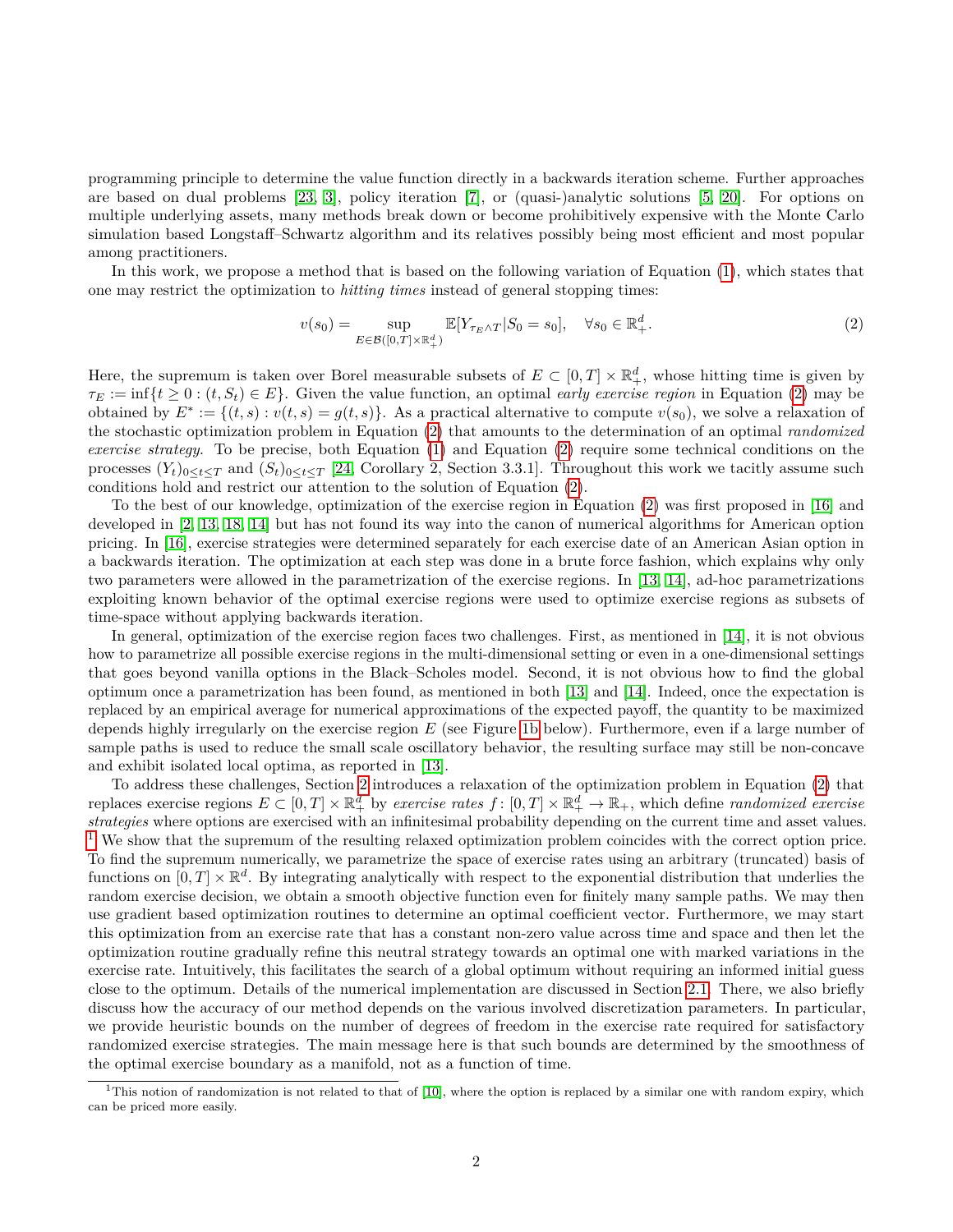Finally, Section [3](#page-5-0) presents numerical experiments for various market models and options. In Sections [3.1](#page-6-0) and [3.2,](#page-6-1) we consider vanilla put options in the classical Black–Scholes model.

In the case of a single underlying, the exercise boundary of an American put option, whose payoff function is given by  $g(t, s) := g(s) := (K - s)^{+}$  for some strike  $K > 0$ , can be written as a function of time with asymptotic behavior  $s(t) \approx K - C_1 \sqrt{(T-t) \log(T-t)}$  for some  $C_1 > 0$  as  $t \to T$ . Despite the square root singularity near expiry, the experiments presented in Section [3.1](#page-6-0) show that low-degree polynomials suffice to capture the optimal exercise boundary well. This can be explained by the fact that the graph of the similar function  $\tilde{s}(t) = K - C_1 \sqrt{(T-t)}$  is smooth as a one-dimensional manifold in  $\mathbb{R}^2$  and indeed coincides with the zero level set (intersected with  $x < K$ ) of the quadratic polynomial  $f(t, s) := (K - s)^2 - C_1^2(T - t)$ , whose scalar multiples therefore constitute close-to-optimal exercise rates. In fact, we obtain a relative error of less than 0*.*1% with quadratic polynomials. Although we solve non-concave maximization problems, we are able to find global optima starting from a constant exercise rate. Furthermore, since we perform global optimization without backwards iteration in time, our method is insensitive to the number of exercise dates – in contrast to exponential blow up of the error in terms of the number of exercise dates in conventional Longstaff–Schwartz algorithms [\[25\]](#page-14-12). Furthermore, in Section [3.2](#page-6-1) we show that our algorithm outperforms the Longstaff–Schwartz algorithm with respect to the required polynomial degree for the pricing of basket put options, which is crucial when the number of underlying asset is large.

In Section [3.3,](#page-8-0) we consider call options on the maximum of a number of underlying assets,  $g(s) = \max_{i=1}^{d} (s_i - K)^+$ . Numerical algorithms for the pricing of such max call options were previously discussed in [\[3,](#page-13-1) [22\]](#page-14-13). They pose a challenge to the direct determination of exercise regions because optimal exercise regions are disconnected [\[8\]](#page-14-14). Still, our results show that polynomials of low degree suffice to obtain highly accurate estimates despite the nontrivial topology of the optimal exercise region.

In Section [3.4,](#page-9-0) we consider the Heston model, in which the underlying asset and its stochastic volatility form a joint Markov process. Since our method involves the market model only for the generation of random sample paths, its application in this scenario is straightforward. Finally, we consider the non-Markovian rough Bergomi model of [\[6\]](#page-13-5) in Section [3.5.](#page-11-0) Here, to recover Markovianity, we must extend our process by its past values. In practice, using a large but finite number of past values leads to very high-dimensional approximation problems. However, our experiments indicate that exercise strategies depending only on the spot values of the underlying asset and its volatility achieve near-optimal performance.

### <span id="page-2-0"></span>**2 Exercise rate optimization**

For the remainder of this work, we aim to compute  $v(s_0)$  for fixed  $s_0 \in \mathbb{R}^d_+$ . We let  $\mathcal{T} := [0, T]$  and assume throughout that  $(S_t)_{t \in \mathcal{T}}$  is conditioned on  $S_0 = s_0$ .

**Definition 2.1.** For any  $f: \mathcal{T} \times \mathbb{R}^d_+ \to \mathbb{R}_+$ , the randomized exercise strategy with exercise rate f is given by early *exercise at the time*

<span id="page-2-1"></span>
$$
\tau_f := \inf\{t \ge 0 : \int_0^t \lambda_u \, \mathrm{d}u \ge X\},\tag{3}
$$

*where*  $\lambda_t := f(t, S_t)$ ,  $t \in \mathcal{T}$  and X is a standard exponential random variable that is independent of  $(S_t)_{t \in \mathcal{T}}$ .

The exercise time  $\tau_f$  equals the first jump time of a Poisson process with rate  $(\lambda_t)_{t \in \mathcal{T}}$ . In other words, the exercise rate *f* determines the time- and space dependent infinitesimal probability with which the American option is exercised in a infinitesimal time interval d*t*.

With Equation [\(2\)](#page-1-0) in mind, we are interested in the expected payoff under a randomized exercise strategy with early exercise time  $\tau_f$ , which we denote by

$$
\psi(f) := \mathbb{E}[Y_{\tau_f \wedge T}].\tag{4}
$$

Since  $\int_0^t \lambda_u \, du$  is a deterministic function of the asset path until *t* and *X* is independent of  $(S_u)_{u \in \mathcal{T}}$ , we have

$$
\mathbb{P}(\tau_f \ge t \mid (S_u)_{u \in \mathcal{T}}) = \mathbb{P}(X > \int_0^t \lambda_u \, du \mid (S_u)_{u \in \mathcal{T}}) = \exp\left(-\int_0^t \lambda_u \, du\right) =: U_t
$$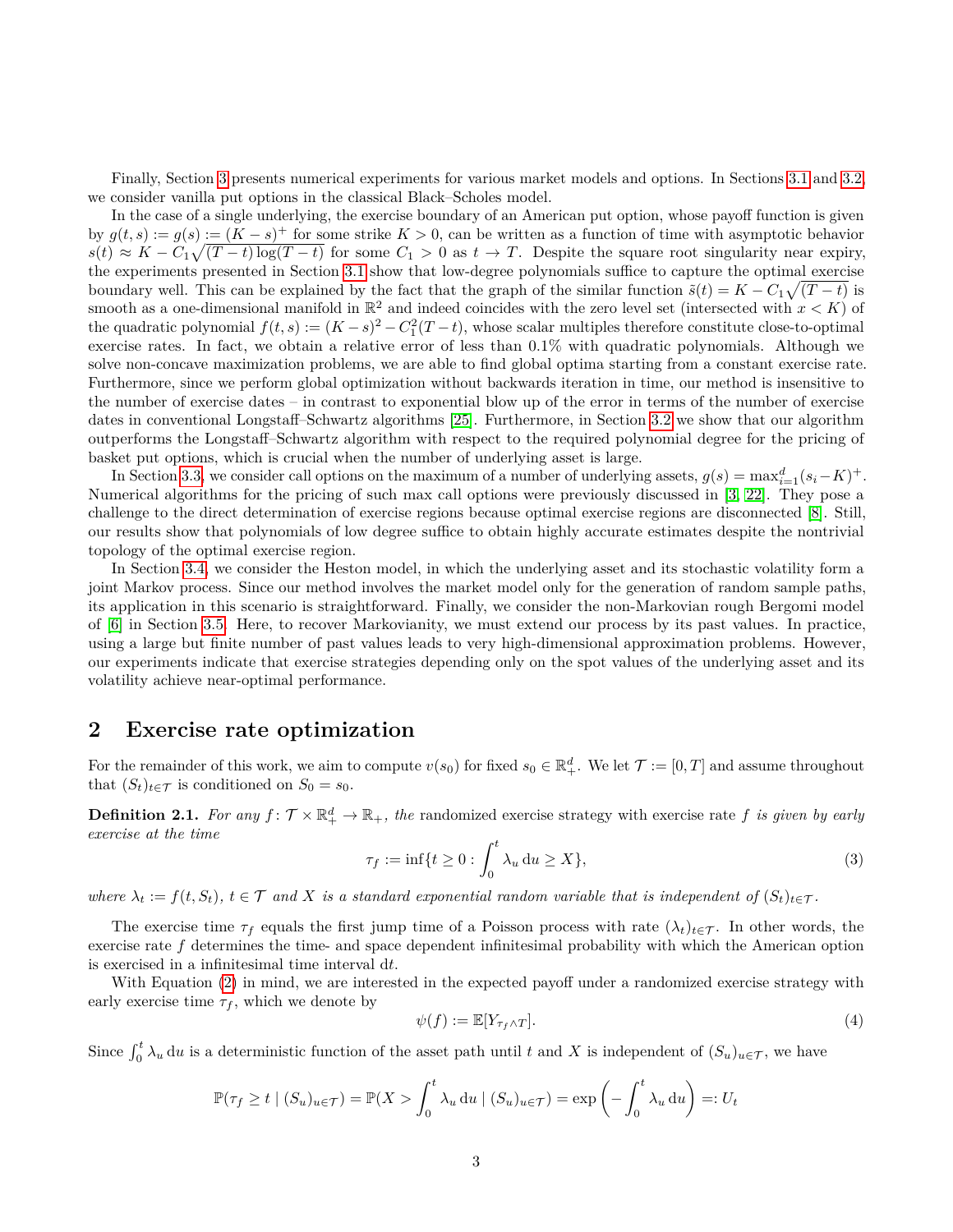and

$$
\mathbb{P}(\tau_f \in dt \mid (S_u)_{u \in \mathcal{T}}) = -dU_t = \lambda_t U_t dt.
$$

Hence, we obtain

$$
\phi(f,(S_u)_{u \in \mathcal{T}}) := \mathbb{E}[Y_{\tau_f \wedge T} \mid (S_u)_{u \in \mathcal{T}}] = \int_0^T Y_t \lambda_t U_t dt + Y_T U_T.
$$

By the law of total expectation, which we may apply because all involved random variables are nonnegative, we may thus deduce the formula

<span id="page-3-1"></span>
$$
\psi(f) = \mathbb{E}[\phi(f, (S_u)_{u \in \mathcal{T}})] = \mathbb{E}\left[\int_0^T Y_t \lambda_t U_t dt + Y_T U_T\right].
$$
\n(5)

<span id="page-3-3"></span>The following proposition shows that, in theory, exercise rate optimization yields the correct option value.

**Proposition 2.2.** *We have*

$$
v(s_0) = \sup_{f \colon [0,T] \times \mathbb{R}_+^d \to \mathbb{R}_+} \psi(f). \tag{6}
$$

*Proof.* For any  $E \in \mathcal{B}(\mathcal{T} \times \mathbb{R}^d_+)$ , we may formally insert the indicator function

$$
f_E(t,s) := \begin{cases} +\infty, & (t,s) \in E \\ 0, & (t,s) \notin E \end{cases}
$$

in Equation [\(3\)](#page-2-1) to obtain  $\tau_{f_E} = \tau_E$ . If we replace  $+\infty$  by large numbers diverging to  $+\infty$ , we may conclude from Equation [\(2\)](#page-1-0) that  $\sup_{f:[0,T]\times\mathbb{R}^d_+\to\mathbb{R}_+}\psi(f)\geq v(s_0)$  by first applying Fatou's lemma and then taking the supremum over *E*.

Conversely, the law of total expectation shows for any  $f: [0, T] \times \mathbb{R}^d_+ \to \mathbb{R}_+$  that

$$
\psi(f) = \mathbb{E}[Y_{\tau_f \wedge T}] = \mathbb{E}\left[\mathbb{E}\left[Y_{\tau_f \wedge T} \mid X\right]\right].
$$

Because  $\tau_f$  conditioned on *X* is a stopping time and  $(S_t)_{t \in \mathcal{T}}$  is independent of *X*, Equation [\(1\)](#page-0-0) implies that  $\mathbb{E}\left[Y_{\tau_f \wedge T} \mid X\right] \leq v(s_0)$  almost surely, hence  $\psi(f) \leq v(s_0)$ .  $\Box$ 

#### <span id="page-3-0"></span>**2.1 Numerical algorithm**

To determine optimal exercise rates numerically, we

- (i) replace the time continuous model of the stochastic process  $(S_t)_{t\in\mathcal{T}}$  by a discretization with  $N<\infty$  time steps, for example using the Euler–Maruyama scheme;
- (ii) replace the expectation in Equation [\(5\)](#page-3-1) by an average over  $M < \infty$  fixed sample paths  $(S_t^{(m)})_{t \in \mathcal{T}, 1 \le m \le M}$ <sup>[2](#page-3-2)</sup>;
- (iii) introduce a *B*-dimensional,  $B < \infty$  parametrization  $\mathbb{R}^B \ni c \mapsto f_c$  of the space of exercise rates;
- (iv) maximize the surrogate function

$$
\overline{\psi} \colon \mathbb{R}^B \to \mathbb{R}
$$
\n
$$
\mathbf{c} \mapsto \frac{1}{M} \sum_{m=1}^M \phi(f_{\mathbf{c}}, (S_t^{(m)})_{t \in \mathcal{T}}).
$$

<span id="page-3-2"></span><sup>2</sup>We assume for notational simplicity that each path is interpolated beyond the *N* nodes of the time-discretization scheme, for example in a piecewise constant fashion, and that all subsequent expressions are evaluated using this interpolation.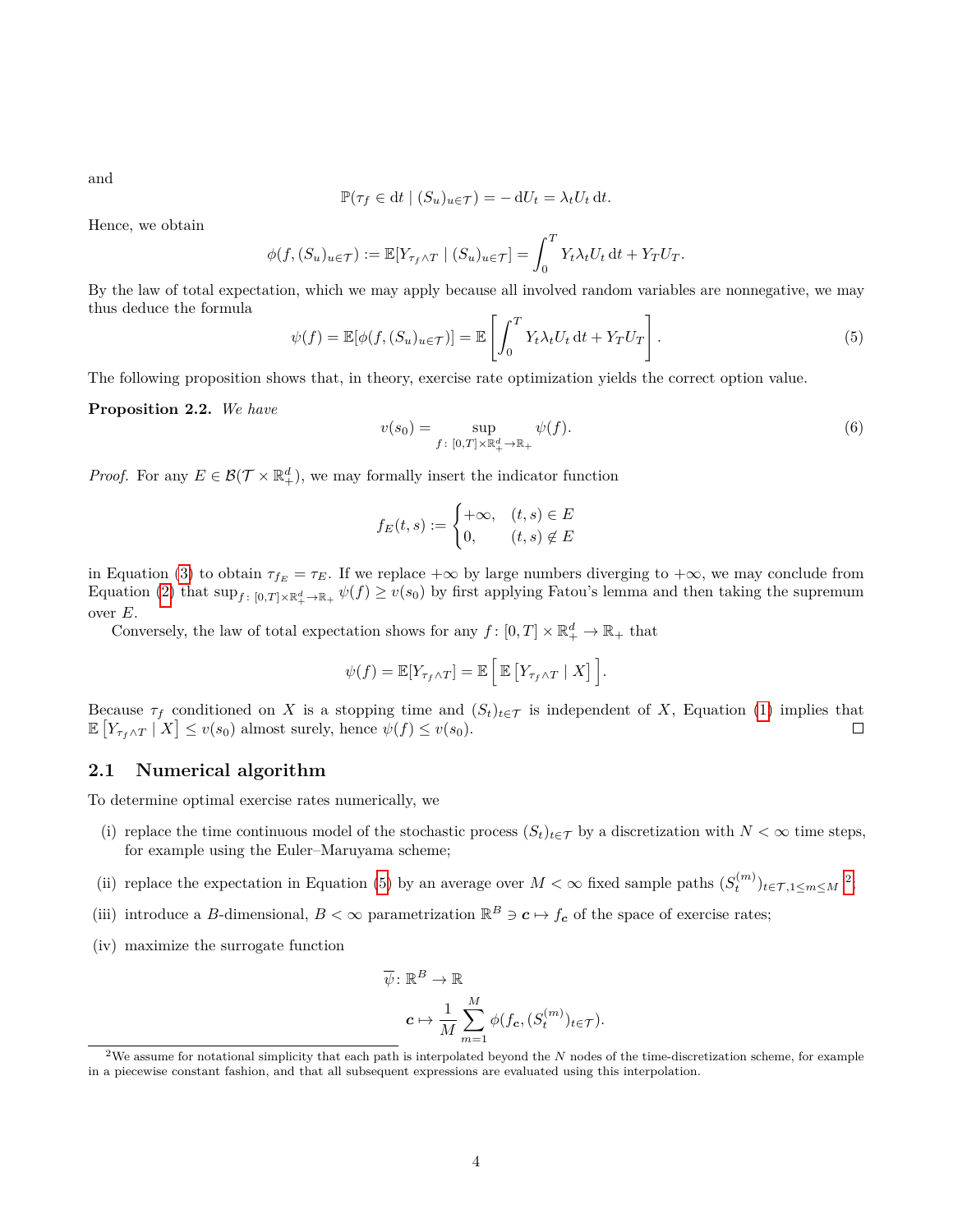**Parametrization** To address step (iii), we work with the logarithmic asset values  $x_i := \log(s_i)$ ,  $1 \leq i \leq d$  and let

$$
F_{\mathcal{P}} := \{ f_p(t, x) := 1_{g(t, s) > 0} \exp(p(t, x)) \mid p \in \mathcal{P} \}
$$

for any finite-dimensional linear space  $P$  of functions on  $T \times \mathbb{R}^d$ . After choosing a basis of  $P$ , we then obtain the desired parametrization  $c \mapsto f_c$ . In particular, we work with spaces  $\mathcal{P}_k$  of polynomials of degree less than or equal to  $k \geq 0$  in  $d+1$  variables in the remainder of this manuscript.

**Optimization** Concerning step (iv), due to lack of concavity of  $\overline{\psi}$  it is not clear that globally optimal coefficients, which may even lie at infinity, can be found numerically. However, in our numerical experiments, we found the L-BFGS-B algorithm as implemented in Python's SciPy library<sup>[3](#page-4-1)</sup> to perform well and not get stuck in local maxima when started from a constant exercise rate. For example, a simple gradient descent algorithm could be used to maximize the function in Figure [1a,](#page-4-0) which shows the dependence of  $\overline{\psi}$  on the coefficient  $c_{(0,0)}$  of the constant polynomial  $p_{(0,0)} \equiv 1$  for a one-dimensional put option. Note that this is not possible for the function in Figure [1b,](#page-4-0) which arises in the optimization of deterministic exercise regions as in [\[14\]](#page-14-10) and requires the use of finite difference stochastic gradient algorithms.

Differentiability of  $\phi$ , and thus  $\psi$  and  $\overline{\psi}$ , with respect to f is easy to show. Using the fact that  $\lambda_t U_t dt = -dU_t$ , we obtain the simple gradient formula

$$
\langle \nabla_f \phi(f, (S_t)_{t \in \mathcal{T}}), h \rangle = -\int_0^T Y_t \, d \langle \nabla_f U_t, h \rangle + \langle \nabla_f U_T, h \rangle Y_T \quad \forall h \colon \mathcal{T} \times \mathbb{R}^d_+ \to \mathbb{R},
$$

where

$$
\langle \nabla_f U_t, h \rangle = -U_t \int_0^t h(u, S_u) \, \mathrm{d}u \quad \forall t \in \mathcal{T}.
$$

<span id="page-4-0"></span>

**Figure 1:** Functions to be maximized in a one-parameter optimization of a randomized exercise strategy (a) and a one-parameter optimization of a deterministic strategy (b) for a one-dimensional American at-the-money put option with  $K = s_0 = 100$  and  $T = 1$  in the Black–Scholes model with  $r = 0.05$  and  $\sigma = 0.3$ . Each plot was generated using  $M = 100$  sample paths with  $N = 100$  time steps.

**Accuracy** To obtain accurate results, we must choose large enough values for the number of samples, *M*, the number of time steps, N, the number of iterations of the optimization routine,  $\ell$ , and the polynomial degree,  $k$ .

<span id="page-4-1"></span> $3$ <https://docs.scipy.org/doc/scipy/reference/optimize.minimize-lbfgsb.html>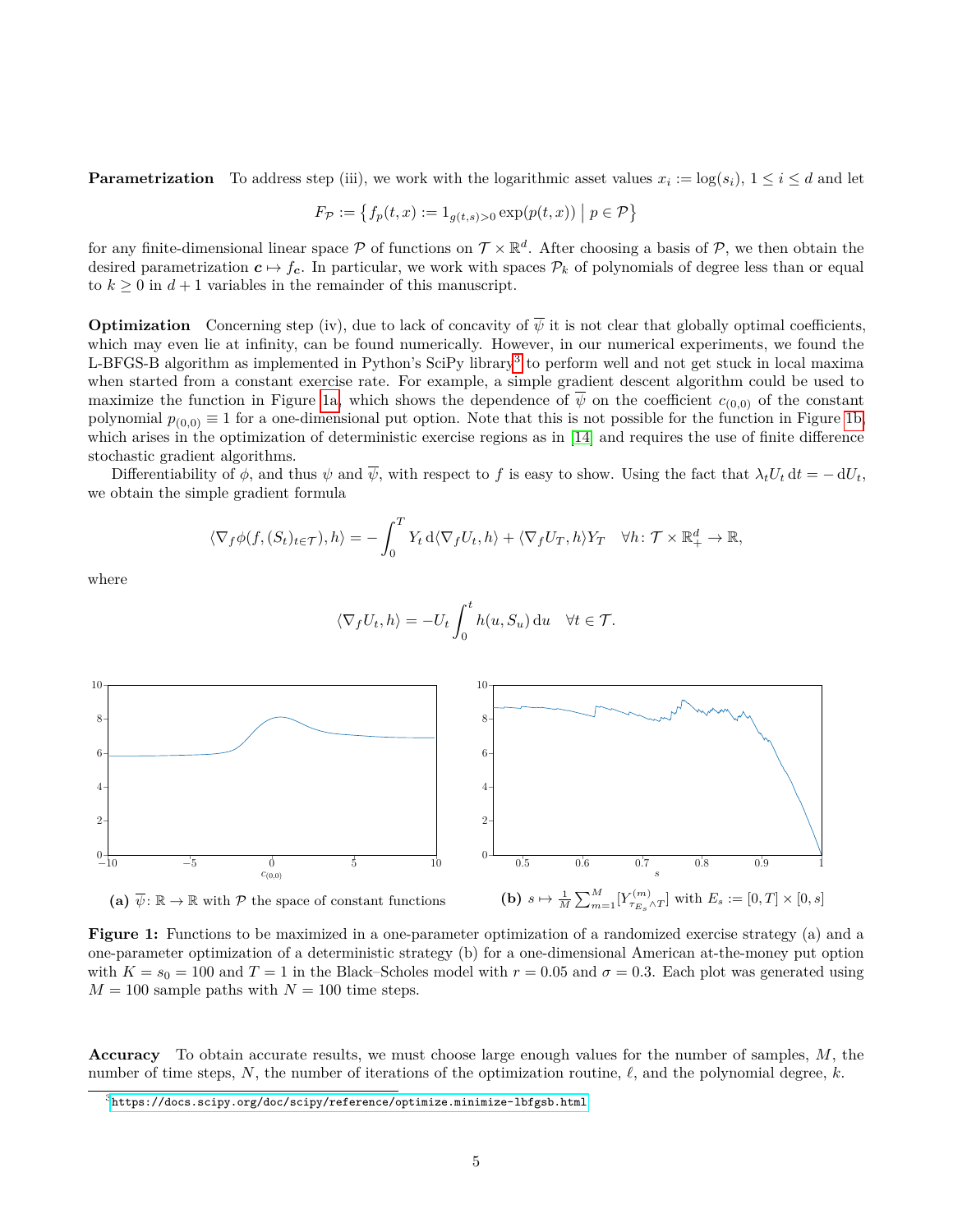Convergence with respect to *M* occurs at the Monte Carlo rate  $M^{-1/2}$ . Convergence with respect to *N* is slightly more complicated. For a fixed, smooth, exercise rate, the surrogate  $\overline{\psi}$  converges at the usual weak convergence rate of the discretization scheme with respect to the number of time steps ( $N^{-1}$  for the Euler–Maruyama scheme). However, in the limit of increasingly steep exercise rates approaching the optimal deterministic exercise regions, the weak convergence rate is expected to deteriorate to  $N^{-1/2}$  though this effect seems to occur at a level that is overshadowed by the remaining Monte Carlo error in the experiments of Section [3.1.](#page-6-0)

Convergence with respect to  $\ell$ , assuming we do have global convergence, is expected to occur at least at an exponential rate, depending on what type of deterministic optimization routine we use. Figure [3](#page-8-1) below provides numerical evidence of such exponential convergence.

Finally, to characterize the convergence with respect to k, we note that for any polynomial  $0 \neq p_k \in \mathcal{P}_k$  the randomized exercise strategies with exercise rates  $f_L := \exp(Lp_k) \in F_k$  converge to a deterministic strategy with early exercise region  $E_k := \{p_k \geq 0\}$  as  $L \to \infty$ . Therefore, it suffices to study (i) the approximability of the optimal exercise region *E*<sup>∗</sup> by polynomial superlevel sets, and (ii) the sensitivity of the expected payoff on the right hand side of Equation [\(2\)](#page-1-0) with respect to perturbations of the exercise region. In the direction of (i), we observe that if  $E_*$  is a bounded  $C^m$ -submanifold,  $m \geq 2$ , of  $(0,T) \times \{g > 0\}$ , then there exists a sequence of polynomials  $p_k$  such that the boundaries  $B_k := \partial E_k$  of the corresponding exercise regions  $E_k := \{p_k \geq 0\}$  satisfy

<span id="page-5-1"></span>
$$
B_k = \{(t, s) + \Theta(t, s) : (t, s) \in B_*\}
$$
\n(7)

for some  $\Theta: B_* \to \mathbb{R}^{1+d}$  such that

$$
\sup_{(t,s)\in B_*}|\Theta(t,s)| < Ck^{-m}.
$$

This follows from a combination of the multi-dimensional Jackson theorem [\[4\]](#page-13-6) with a partition of unity and elementary geometry. Results in the direction of (ii) were presented in [\[11\]](#page-14-15), where it was shown that the expected payoff is differentiable with respect to perturbations of the exercise region in spatial directions if  $(0, s_0) \notin E_*$  and the payoff functions lies in some Hölder space  $C^{1,\alpha}$ ,  $\alpha > 0$ . Unfortunately, this result is not quite general enough for our purposes, since we require bounds with respect to general, spatio-temporal perturbations of the domain (as in Equation [\(7\)](#page-5-1)) and for payoff functions that are only Lipschitz. On the other hand, it would suffice for our purposes to have Hölder continuity instead of differentiability with respect to such perturbations. As discussed in the introduction, the optimal exercise boundaries of vanilla put options in the Black–Scholes model exhibit singularities near expiry when viewed as functions of time, which arise from the lack of differentiability of the payoff function. However, as argued above, the polynomial approximability of optimal exercise regions is determined by their smoothness as submanifolds of  ${g > 0}$ , not as functions of time until expiry. Indeed, our experiments indicate that the polynomial degree  $k = 2$  is sufficient for most purposes, even in multivariate models not of Black–Scholes type.

**Overfitting** Choosing a subspace with a large number  $B \gg 1$  of degrees of freedom to improve the flexibility of candidate exercise rates increases the cost of computations and the risk of *overfitting*. This means that the value of  $\overline{\psi}(c^*)$  at the optimized coefficients  $c^*$  may overestimate the true value  $\psi(f_{c^*})$  unless a correspondingly large number  $M = M(B) \gg 1$  of sample paths is used. Since it is difficult to analyze the number of samples required to avoid overfitting, we simply compute another, unbiased, estimate of  $\psi(f_{\boldsymbol{c}^*})$  using a new set of sample paths  $(\tilde{S}_t^{(m)})_{t \in \mathcal{T}}$ ,  $1 \leq m \leq M$ . Similar techniques are used in classical regression-based method such as the Longstaff-Schwartz algorithm. Following statistical learning terminology, we refer to the biased and unbiased estimators of  $\psi(f_{\sigma^*})$  as *training* and *test* values, respectively. In particular, the expectation of the test value is a lower bound of the correct option price according to Proposition [2.2.](#page-3-3)

# <span id="page-5-0"></span>**3 Numerical experiments**

Throughout this section, we use the L-BFGS-B algorithm with initial coefficients  $c \equiv 0$  to maximize  $\overline{\psi}$ .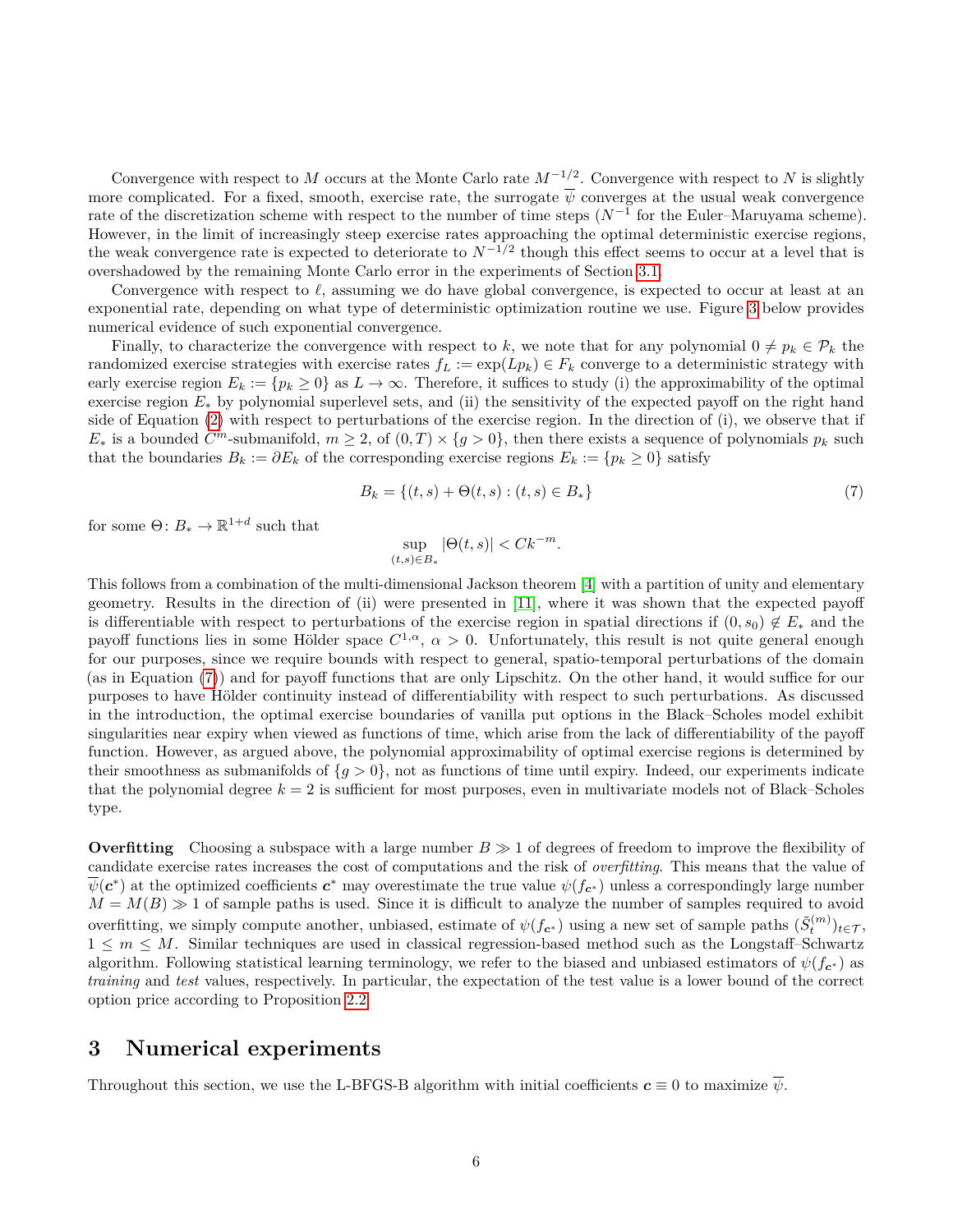#### <span id="page-6-0"></span>**3.1 Convergence with respect to discretization parameters**

In this subsection, we study the convergence of our method with respect to the discretization parameters *M*, *N*, *k* and  $\ell$  by pricing the vanilla put option from Figure [1](#page-4-0) with strike  $K = 100$  and expiry  $T = 1$  in the Black–Scholes model with volatility  $\sigma = 0.3$ , risk-free interest rate  $r = 0.05$ , and spot price  $s_0 = 100$ . Using a binomial tree algorithm with 50 000 levels (i.e., 50 000 time steps and 50 000 spatial discretization nodes at  $T = 1$ ), we obtain the reference value  $v^* = 9.8701$ . Figures [2a](#page-7-0) and [2b](#page-7-0) show that the prices found through exercise rate optimization based on polynomial degree  $k = 2$  and  $M_n := 200 \times 4^n$  sample paths with  $N_n := 2^n$  time-steps converge towards this reference value as  $n \to \infty$ . In particular, our maximization does not get stuck in local optima of  $\overline{\psi}$ . Furthermore, Figure [2a](#page-7-0) shows that test and training value converge at roughly the same speed, meaning that we are not suffering from overfitting. This is not surprising, since the space of bivariate quadratic polynomials is only 6-dimensional. We restrict all following plots to the test value, which constitutes an unbiased estimate of the quality of a given exercise rate.

In the logarithmic scale of Figure [2b,](#page-7-0) we can see that our approximations converge to the reference value at roughly the rate  $2^{-n} = \mathcal{O}(N_n^{-1} + M_n^{-1/2})$ . We obtain an accuracy of roughly 4 significant digits despite using only quadratic polynomials for the exercise boundary approximation, which confirms that singularities of the exercise boundary as a function of time do not pose a problem to our polynomial approximation scheme. For comparison, Figures [2c](#page-7-0) and [2d](#page-7-0) show results for  $k \in \{0, 1\}$ , that is, for constant exercise rates and for exercise rates that depend only linearly on space and time, respectively. For  $k = 1$ , the results are astoundingly similar to the case  $k = 2$ , though an inspection on a logarithmic scale reveals stagnation at a relative error around 0*.*5%. For *k* = 0, our method stagnates around the value 9*.*35, which is roughly the price of a European option with the same parameters.

To study the effects of *M*, *N* and *k*, we performed the experiments in this and the following subsection with the tolerance of the L-BFGS-B optimization set to machine precision, which required between 70 and 200 function evaluations to achieve. However, an error comparable to that of the remaining discretization errors can already be achieved with significantly fewer evaluations. Indeed, Figure [3](#page-8-1) shows that for  $n = 4$  and  $k = 2$  the relative error between  $\psi(\mathbf{c}_{\ell})$  and the final value is below 0.1% already for  $\ell = 20$ . For this reason, we limit the number of iterations in Sections [3.4](#page-9-0) and [3.5](#page-11-0) to 20.

#### <span id="page-6-1"></span>**3.2 Comparison with Longstaff–Schwartz algorithm**

In this subsection, we consider *basket put options* on linear combinations of  $d \in \{2, 5\}$  underlying assets. The payoff function of such options is given by  $g(s) := (K - c \cdot s)^+$  for  $K > 0$  and  $c \in \mathbb{R}^d$ . In our experiments we use  $K := 100$ and  $c_i := 1/d, 1 \le i \le d$ .

We compare our method to the Longstaff–Schwartz algorithm as implemented in the freely available version 16 of the derivative pricing software Premia<sup>[4](#page-6-2)</sup>. Just as our method, the Longstaff-Schwartz algorithm requires specification of the number *M* of sample paths, the number *N* of time-steps used for their simulation, and the polynomial degree *k*, which controls the accuracy of approximations of the value function. For simplicity, we restrict the simulations in this section to  $N = 8$  time steps. To prevent our comparison being skewed by the fact that the two algorithms use different sample paths, we use the same large number of  $M = 3 \times 10^6$  samples for both algorithms. Finally, we use a risk-free interest rate  $r = 0.05$  and a diagonal volatility matrix  $\Sigma_{ij} = 0.3^2 \delta_{ij}$ ,  $1 \le i, j \le d$  in the underlying Black–Scholes model with  $s_0 = (100, \ldots, 100)$ .

To emphasize the efficiency of exercise rate optimization with respect to the polynomial degree, we use it to compute reference values  $v^* = 6.5479$  and  $v^* = 3.6606$  with polynomial degree  $k_{\text{ERO}} = 2$  for  $d = 2$  and  $d = 5$ , respectively. Figure [4](#page-8-2) shows that the Longstaff–Schwartz algorithm converges to these values as  $k_{\text{LS}} \to \infty$  but only achieves a comparable performance for  $k \approx 6$ . We show 95% confidence bands around our reference value based on the empirical variance in the evaluation of our test value, which indicate that remaining difference between the two methods can be explained by the random sampling error.

<span id="page-6-2"></span><sup>4</sup><https://www.rocq.inria.fr/mathfi/Premia>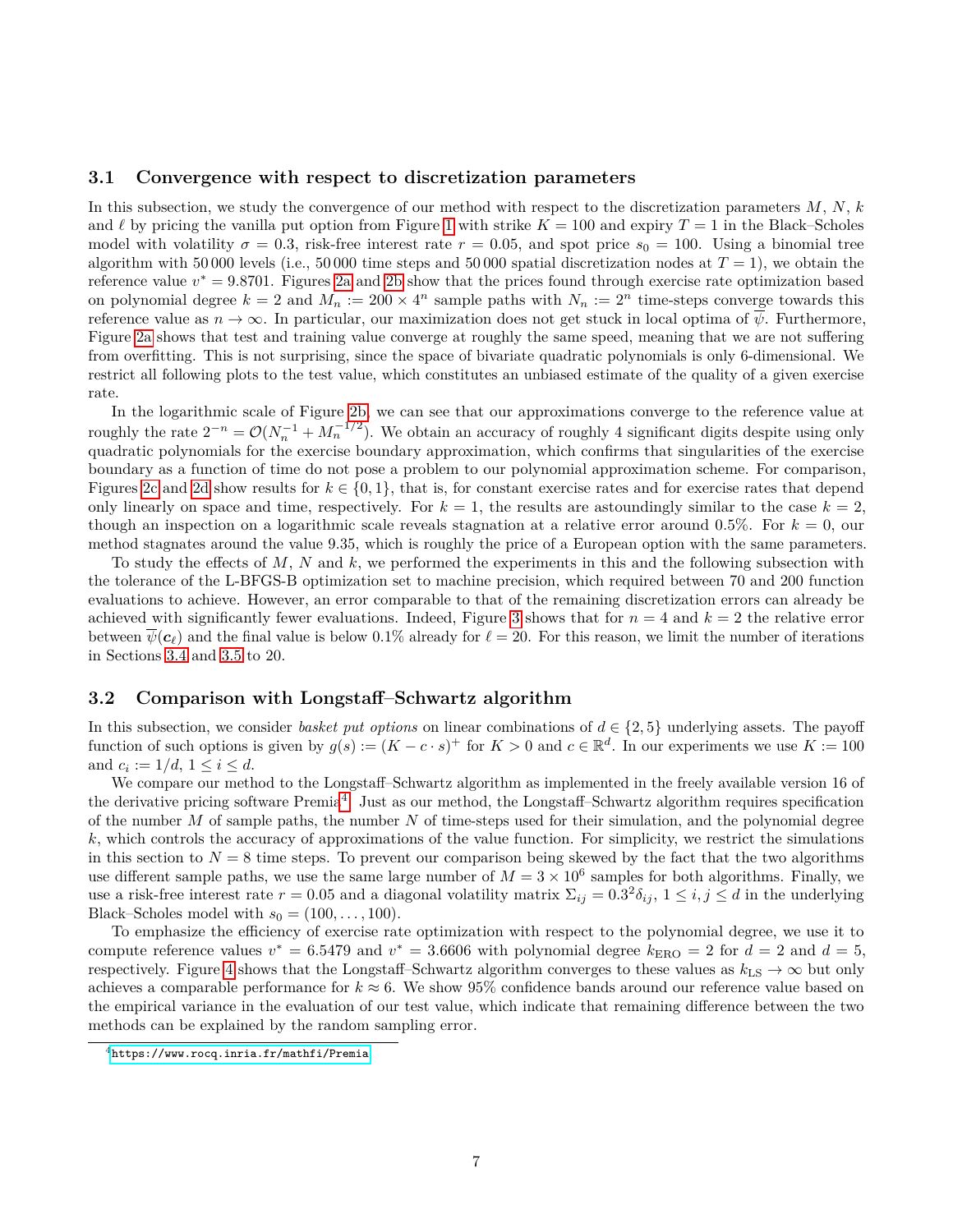<span id="page-7-0"></span>

**Figure 2:** Exercise rate optimization with polynomial degree  $0 \le k \le 2$  and  $M_n = 200 \times 4^n$  and  $N_n = 2^n$ ,  $0 \le n \le 7$ applied to one-dimensional American put option in the Black–Scholes model with  $\sigma = 0.3$ ,  $r = 0.05$ ,  $K = 100$ ,  $s_0 = 100$ , and  $T = 1$ .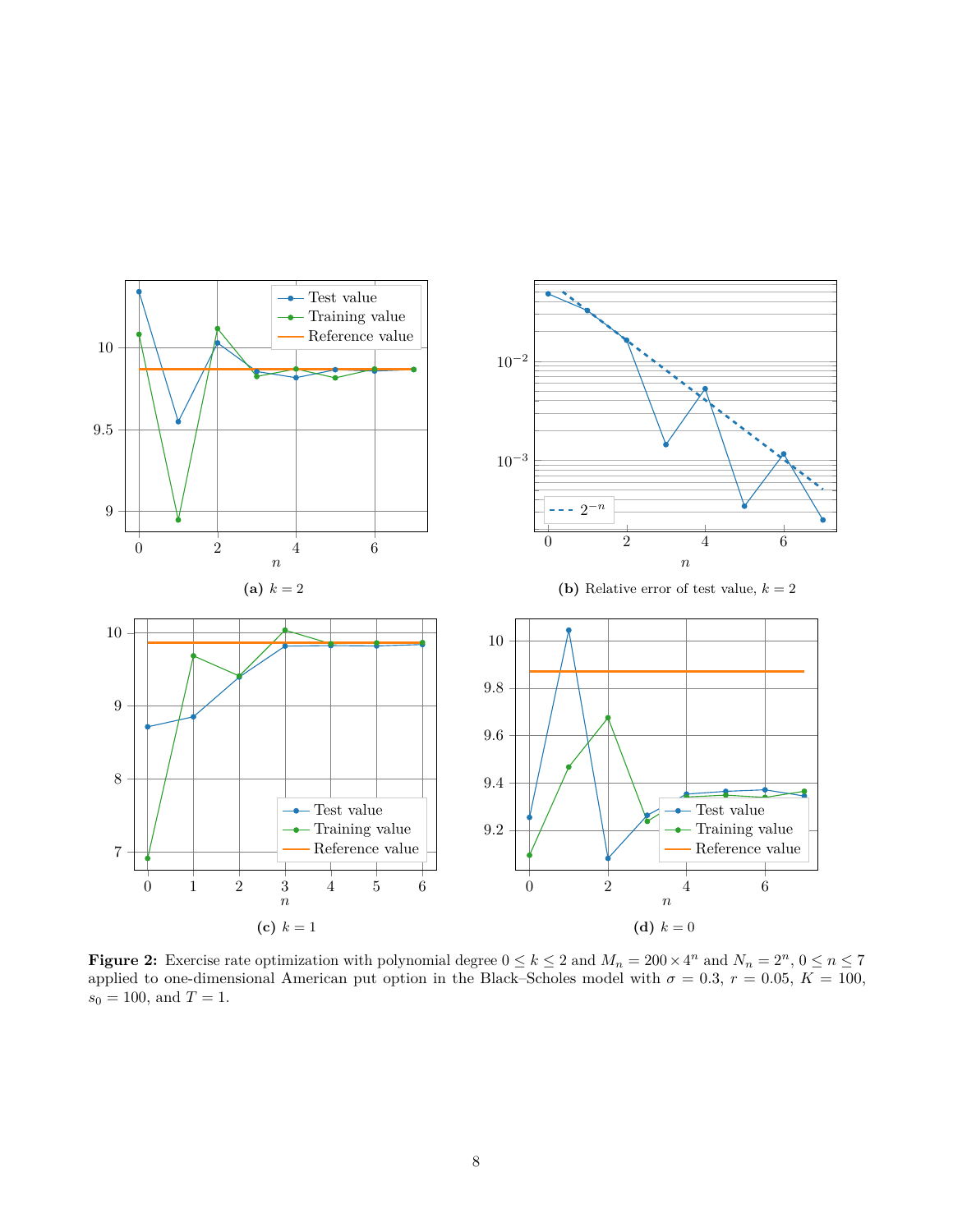<span id="page-8-1"></span>

**Figure 3:** Convergence with respect to the number of function evaluations,  $\ell$ , in the training step of exercise rate optimization for an American put option using the L-BFGS-B algorithm.

<span id="page-8-2"></span>

**Figure 4:** Convergence of Longstaff–Schwartz algorithm (LS) for {2*,* 5}-dimensional basket put options with increasing polynomial degree  $k_{\text{LS}}$  to reference values computed via exercise rate optimization (ERO) with polynomial degree  $k_{\text{ERO}} = 2$  and 95% confidence bands (dashed).

#### <span id="page-8-0"></span>**3.3 Max call options**

In this subsection, we consider call options on two underlying assets of the form  $g(s) := \max\{(s_1 - K)^+, (s_2 - K)^+\}$ . These so-called max call options present an interesting challenge to our method, since the optimal exercise region at any time consists of 2 connected components of  $\mathbb{R}^2_+$  [\[8\]](#page-14-14). Lower and upper bounds for the option prices in the Black–Scholes model with  $r = 0.05$ ,  $\Sigma_{ij} = 0.2^2 \delta_{ij}$ ,  $K = 100$ ,  $N = 8$  and dividend  $\delta = 0.1$  were provided in [\[3\]](#page-13-1). Table [1](#page-9-1) lists these bounds along with the results of our method for  $k \in \{1, 2, 3\}$  and  $M = 1000000$ . The optimized exercise rates with  $k \in \{2,3\}$  are shown in Figure [5.](#page-9-2) As expected, they are almost deterministic, which means that they exhibit steep jumps from values close to zero to values close to infinity. Since the specific values beyond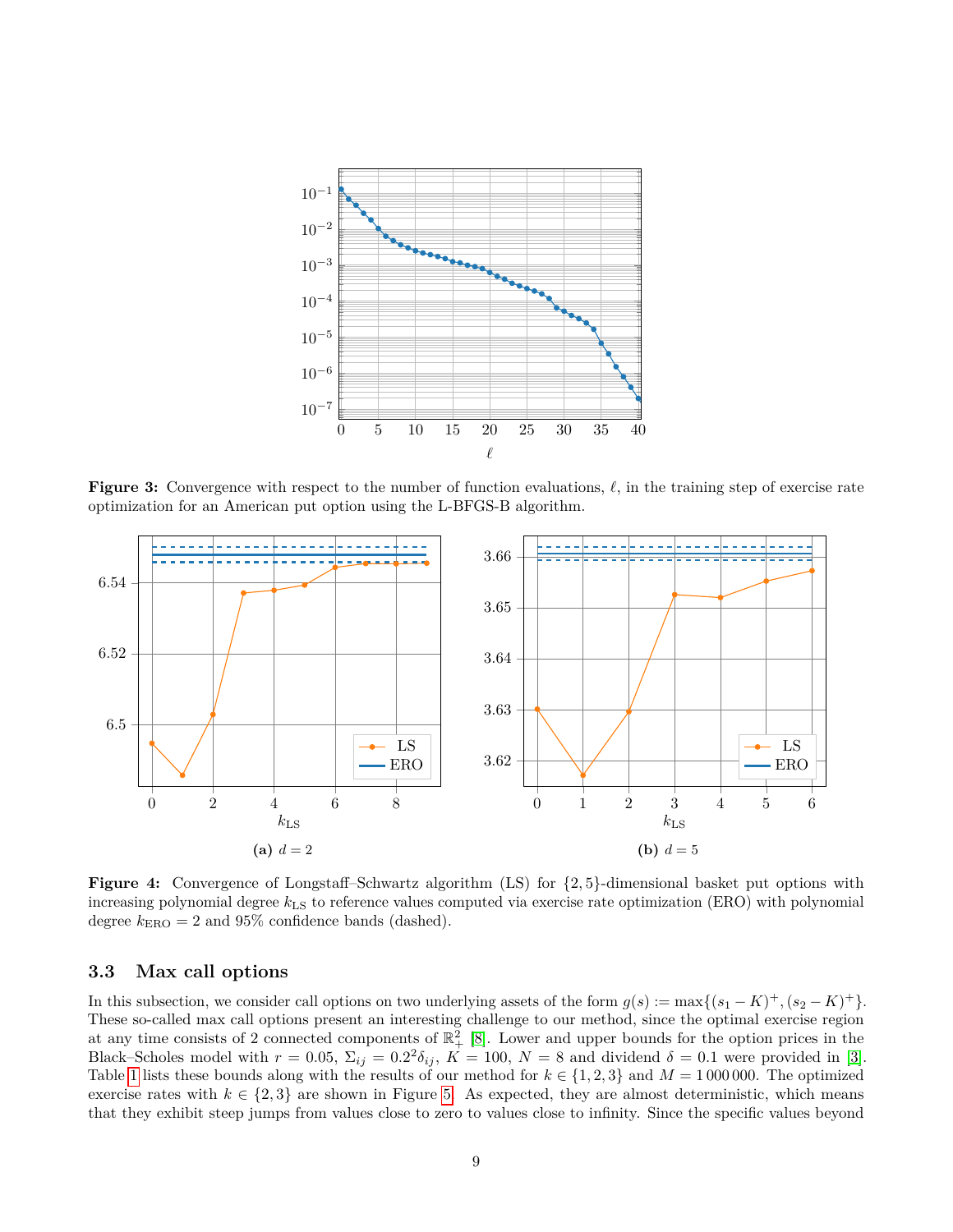|                |     | $95\%$ CI        |        | 9.     | 3      |
|----------------|-----|------------------|--------|--------|--------|
|                | 90  | [8.053, 8.082]   | 7.126  | 8.009  | 8.039  |
| s <sub>0</sub> | 100 | [13.892, 13.934] | 12.311 | 13.821 | 13.865 |
|                | 110 | [21.316, 21.359] | 19.133 | 21.220 | 21.256 |

 $\overline{\phantom{a}}$ 

<span id="page-9-2"></span><span id="page-9-1"></span>**Table 1:** Prices of max call option. 95% confidence intervals (CI) taken from [\[3\]](#page-13-1).



**Figure 5:** Level sets of optimal exercise rate for American max call option with  $k = 2$  (dashed) and  $k = 3$  (solid), respectively.

these jump are irrelevant, we restrict our plots to the level sets of exercise rate 0*.*001 and 1000. The results in this subsection were obtained using a maximal number of 20 optimization steps. Performing more steps would further reduce the distance between these level sets without noticeable difference in the resulting option price. As predicted by theory, there are two disjoint regions of high exercise rates. Furthermore, due to the symmetry of the underlying model and the payoff, the optimized exercise rate is almost axisymmetric even though we do not enforce this symmetry. While there is no hope to model disconnected regions with log-linear exercise rates available for  $k = 1$ , the hyperbolic conic sections available with  $k = 2$  already provide satisfactory approximations.

#### <span id="page-9-0"></span>**3.4 Stochastic volatility**

In this subsection, we apply our method to pricing in a stochastic volatility model.

For this purpose, we consider the basic Heston model as described in [\[17\]](#page-14-16), which models the evolution of a single underlying asset  $X_t$  and volatility  $\nu_t$  by a coupled system of stochastic differential equations,

$$
dX_t = \mu X_t dt + \sqrt{\nu_t} X_t dW_t^X,
$$
\n(8)

<span id="page-9-3"></span>
$$
\mathrm{d}\nu_t = \kappa(\theta - \nu_t) \,\mathrm{d}t + \xi \sqrt{\nu_t} \,\mathrm{d}W_t^{\nu},\tag{9}
$$

where  $\mu > 0, \kappa > 0, \theta > 0, \xi > 0$  with  $2\kappa\theta > \xi^2$  and  $W_t^X$  and  $W_t^{\nu}$  are Wiener processes with correlation  $-1 \leq \rho \leq 1$ .

Since our method requires Markovian markets, we must include the volatility and define  $S_t := (X_t, \nu_t), t \in \mathcal{T}$ . Intuitively, this simply means that knowledge of the current volatility is required to make optimal exercise decisions in stochastic volatility models.

To obtain a risk neutral measure, we simply replace  $\mu$  by the risk-free rate  $r = 0.05$  in Equation [\(8\)](#page-9-3). We choose the remaining parameters  $\kappa = 3$ ,  $\theta = 0.05$ ,  $\xi = 0.5$ ,  $\rho = -0.5$  and compute estimates of the value  $v_K(s_0)$  of a put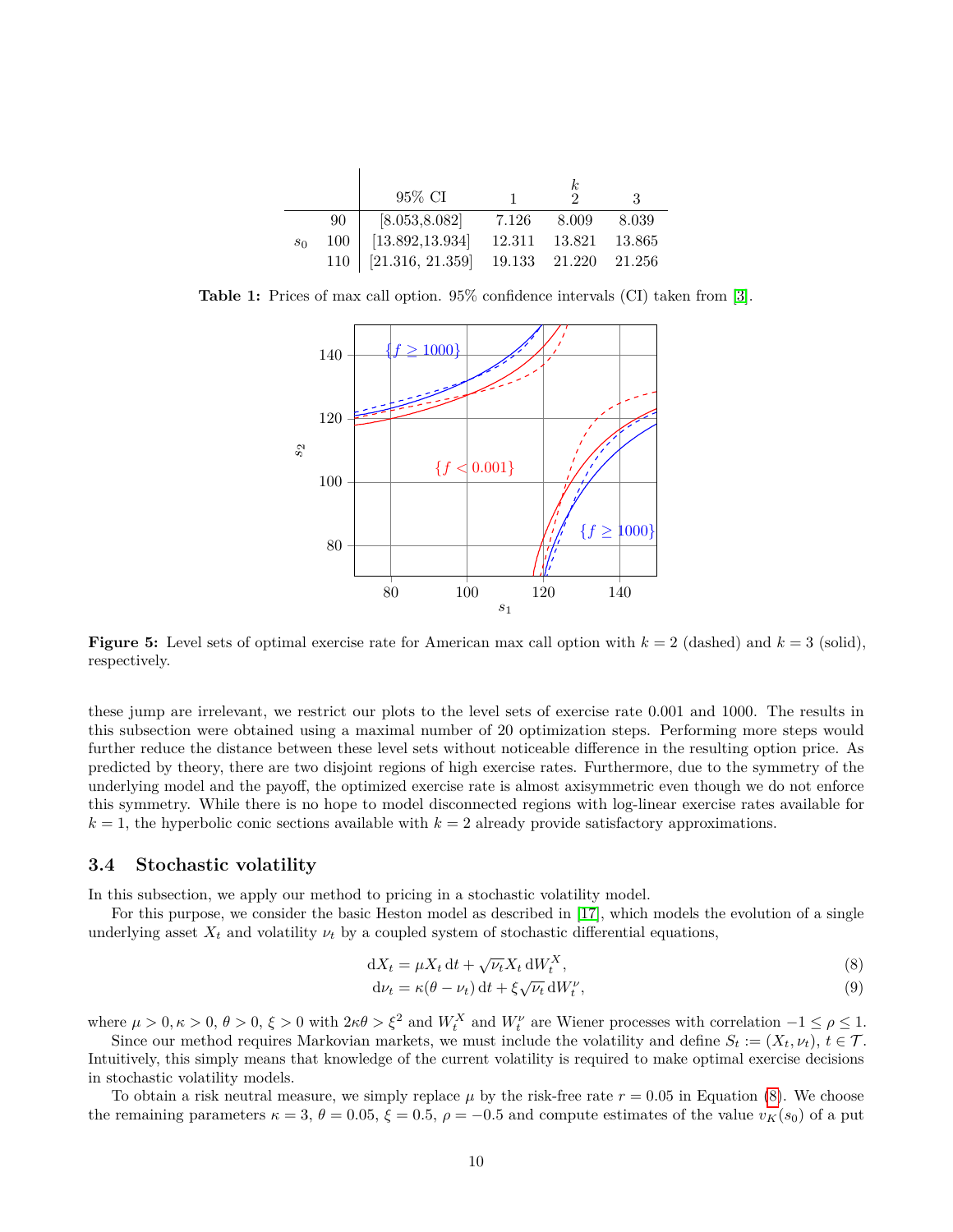option with  $s_0 = (100, 0.15)$  and 25 different values of the strike  $K \in [90, 150]$ . For this purpose, we use polynomials of degree  $k \in \{0, 1, 2\}$  and  $M = 100000$  samples with  $N = 32$  time steps.

<span id="page-10-0"></span>For comparison, we also show the results of the finite difference method FD Hout Heston, as implemented in Premia, with 32 time steps and a grid of  $100 \times 100$  nodes in the discretization of the stock-volatility plane. The results are shown in Figure [6.](#page-10-0) The maximal relative difference between the two methods is 1% and occurs around



**Figure 6:** Dependence of American put option price on strike in the Heston model; computed using exercise rate optimization (ERO) and a finite-difference method (FD), respectively.

 $K^* = 130$ . Up to roundoff error, the prices computed by our method are equal to  $K - 100$  for all  $K \geq K^*$ . This behavior is expected, since the initial point (100*,* 0*.*15) lies in the optimal exercise region for large enough *K*, for which the put option is thus exercised immediately.

Figure [7](#page-10-1) shows the numerically optimized exercise rates (with  $k = 2$ ) at  $t = 0.5$  for  $K \in \{100, 110\}$ .

<span id="page-10-1"></span>

**Figure 7:** Level sets of optimal exercise rates at  $t = 0.5$  for American put option in the Heston model.

Finally, we consider a 10-dimensional portfolio where each underlying  $(X_t^i)_{t \in \mathcal{T}}$ ,  $1 \le i \le 10$  follows Equation [\(8\)](#page-9-3)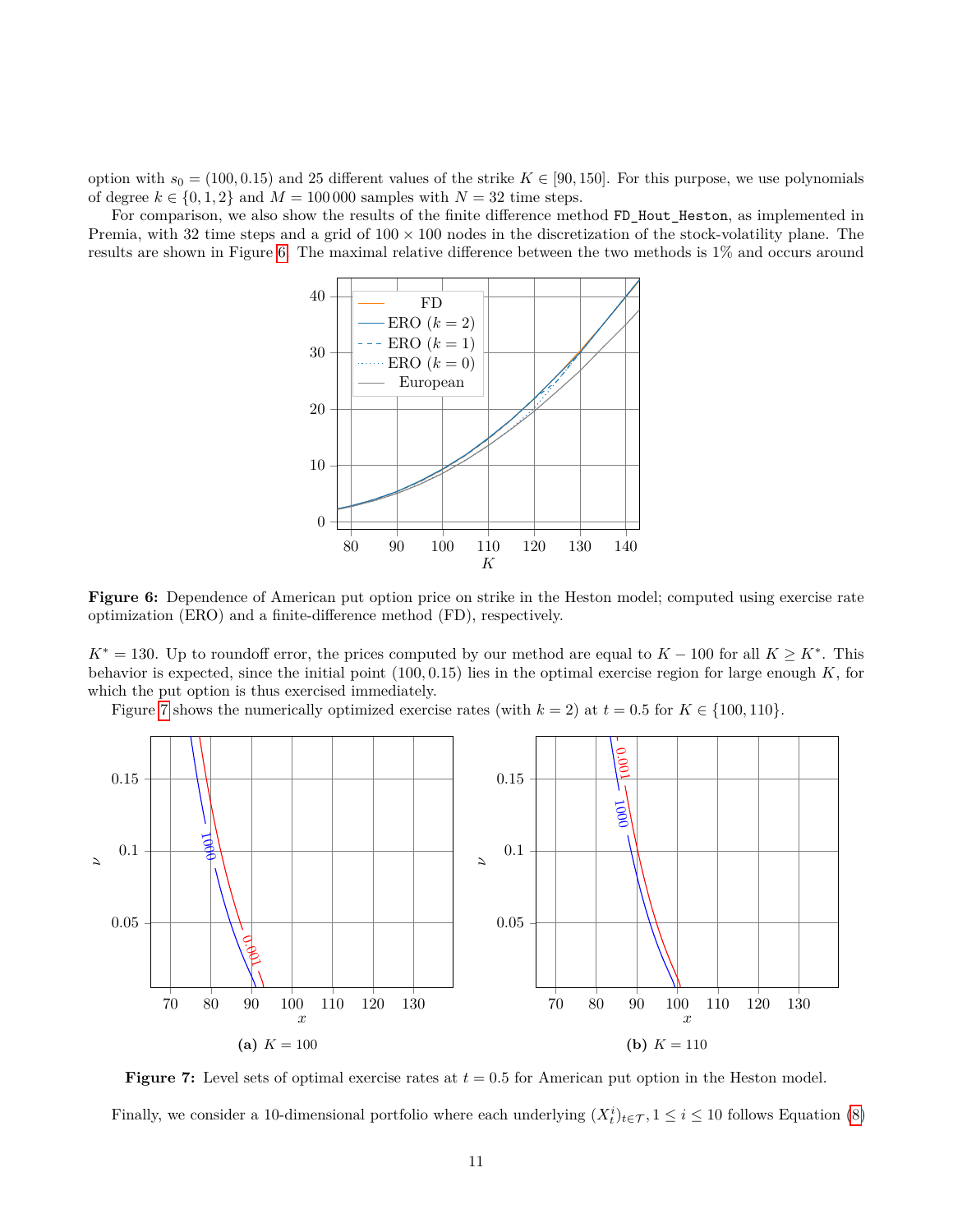with the same volatility process  $(\nu_t)_{t \in \mathcal{T}}$  (and the same parameter values as in the one-dimensional case) but different Wiener processes  $(W^{X^i})_{t \in \mathcal{T}}$ ,  $1 \leq i \leq 10$  such that the 11-dimensional Wiener process  $(W^{X^1}_t, \ldots, W^{X^{10}}_t, W^{V}_t)$  has the covariance matrix

|            |      | 0.2     | $0.2\,$ |                  |                 | $0.35$ $0.2$ $0.25$ $0.2$ $0.2$      |                  |         |         |         | $0.3 \qquad 0.2 \qquad -0.5)$ |
|------------|------|---------|---------|------------------|-----------------|--------------------------------------|------------------|---------|---------|---------|-------------------------------|
|            | 0.2  |         | $0.2\,$ | $0.2\,$          | $0.2\,$         | 0.125                                | $0.45$ 0.2       |         | 0.2     | 0.45    | $-0.5$                        |
|            | 0.2  | 0.2     | 1.      | $0.2\,$          | $0.2\,$         | $0.2\,$                              | $0.2\,$          | $0.2\,$ | 0.45    | $0.2\,$ | $-0.5$                        |
|            | 0.35 | $0.2\,$ | $0.2\,$ | $\overline{1}$ . | 0.2             | 0.2                                  | $0.2\,$          | $0.2\,$ | 0.425   | 0.2     | $-0.5$                        |
|            | 0.2  | $0.2\,$ | 0.2     |                  | $0.2 \qquad 1.$ |                                      | $0.1 \qquad 0.2$ | $0.2\,$ | $0.5\,$ | $0.2\,$ | $-0.5$                        |
| $\Sigma =$ | 0.25 | 0.125   | $0.2\,$ |                  |                 | $0.2$ $0.1$ 1. $0.2$                 |                  | $0.2\,$ | 0.35    | 0.2     | $-0.5$                        |
|            | 0.2  | 0.45    | $0.2\,$ |                  |                 | $0.2 \t 0.2 \t 0.2 \t 1.$            |                  | $0.2\,$ | $0.2\,$ | $0.2\,$ | $-0.5$                        |
|            | 0.2  | $0.2\,$ | $0.2\,$ | $0.2\,$          |                 | $0.2 \t 0.2$                         | $0.2\,$          | 1.      | $0.2\,$ | $-0.1$  | $-0.5$                        |
|            | 0.3  | $0.2\,$ | 0.45    | 0.425            | 0.5             | 0.35                                 | $0.2\,$          | $0.2\,$ | 1.      | $0.2\,$ | $-0.5$                        |
|            | 0.2  | 0.45    | 0.2     | 0.2              |                 | $0.2 \t 0.2$                         | $0.2\,$          | $-0.1$  | $0.2\,$ | 1.      | $-0.5$                        |
|            |      |         | $-0.5$  | $-0.5$           |                 | $-0.5\quad -0.5\quad -0.5\quad -0.5$ |                  |         | $-0.5$  | $-0.5$  | -1                            |

<span id="page-11-1"></span>Figure [8](#page-11-1) shows estimates of the American basket put option (with coefficients  $c \equiv 1/10$ ) value based on exercise rate optimization for the corresponding 11-dimensional process  $S_t := (X_t^1, \ldots, X_t^{10}, \nu_t)$ , using the same discretization parameters as before.



**Figure 8:** Dependence of American basket put option price on strike in the 10-dimensional Heston model.

#### <span id="page-11-0"></span>**3.5 Rough volatility**

To illustrate the wide applicability of our method, we conclude this section with the non-Markovian *rough Bergomi* model, which has previously been applied to explain implied volatility smiles and other phenomena in the pricing of European options [\[6\]](#page-13-5). In non-Markovian models, Equation [\(2\)](#page-1-0) does not hold because optimal exercise strategies may be based on the entire history of the path  $(S_t)_{t \in \mathcal{T}}$  (which we again assume to include the underlying asset  $(X_t)_{t \in \mathcal{T}}$ as well as the volatility  $(\nu_t)_{t\in\mathcal{T}}$ . Therefore, we consider the infinite-dimensional Markovian extension

$$
\tilde{S}_t := (S_u)_{u \in [0,t]} \quad \forall t \in \mathcal{T}.
$$

for which Equation [\(2\)](#page-1-0) formally holds with subsets of  $\mathcal{T} \times \mathbb{R}^d_+$  replaced by subsets of  $\mathcal{T} \times \Gamma$ , where  $\Gamma := \bigcup_{t \in \mathcal{T}} \{s :$  $[0, t] \rightarrow \mathbb{R}^d_+$ .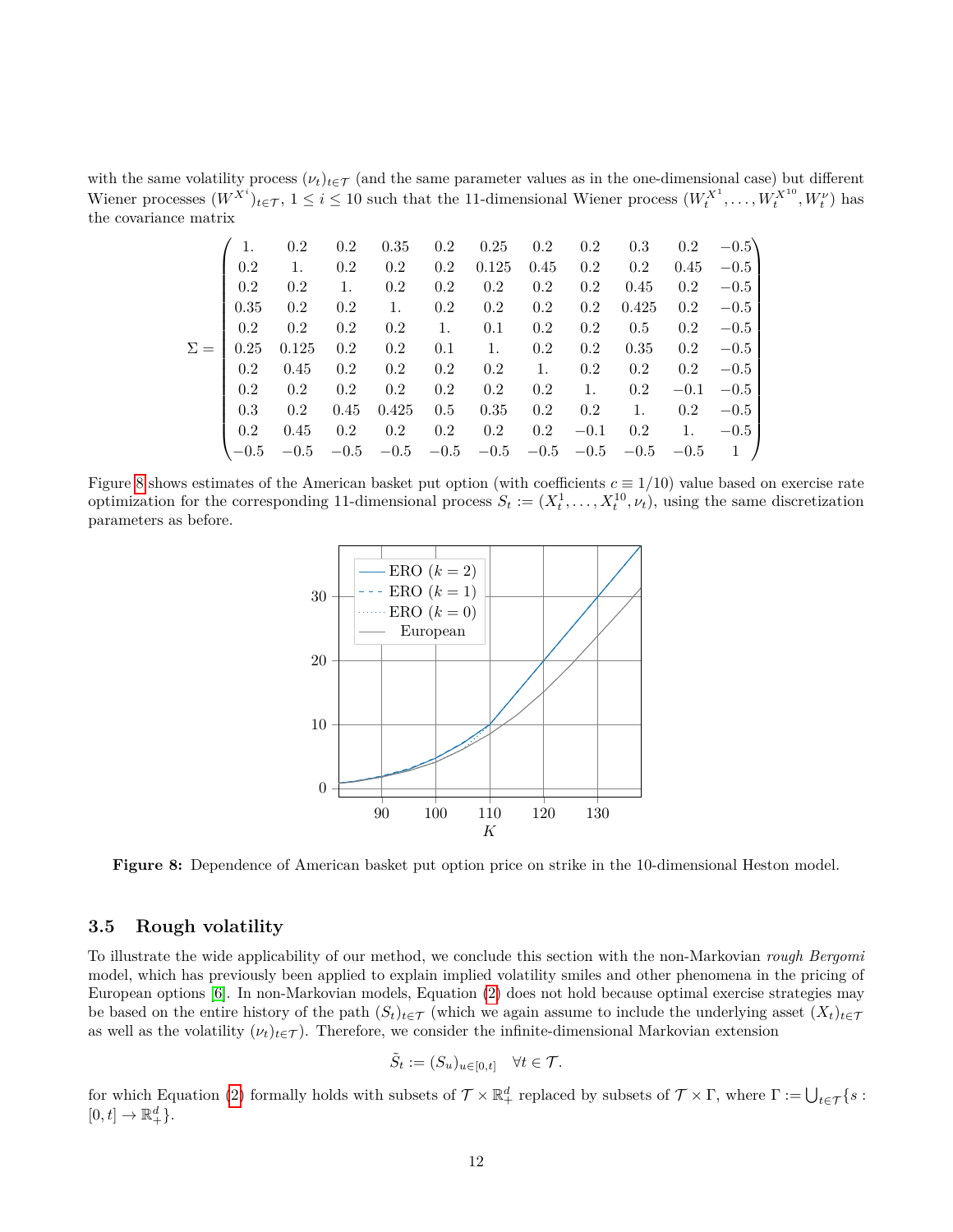For numerical purposes, we subsample realizations of  $S_t$  (with the convention that  $S_t := S_0$  for  $t < 0$ ) and define

$$
\tilde{\mathbf{S}}_t := (S_t, S_{t-\Delta_1}, \dots, S_{t-\Delta_J}) \in \mathbb{R}^{d_{\text{eff}}} := \mathbb{R}^{2 \times (1+J)} \quad \forall t \in \mathcal{T}
$$

for some  $J < \infty$  and  $0 < \Delta_1 < \cdots < \Delta_J$ . We may now apply the algorithm described in Section [2.1](#page-3-0) to the resulting problem of finding exercise rates on the extended space  $\mathcal{T} \times \mathbb{R}^{d_{\text{eff}}}$ .

Following [\[6,](#page-13-5) Section 4], we generate samples from the risk-neutral measure induced by

$$
X_t := x_0 \mathcal{E}\left(\int_0^t \sqrt{\nu_u} \, \mathrm{d}W_u^X\right) \tag{10}
$$

$$
\nu_t := \nu_0 \mathcal{E}\left(\eta \sqrt{2H} \int_0^t \frac{1}{(t-u)^{1/2-H}} \, \mathrm{d}W_u^{\nu}\right),\tag{11}
$$

where  $\mathcal{E}$  is the stochastic exponential,  $W^X$  and  $W^{\nu}$  are Wiener processes with correlation  $\rho = -0.9$ , and  $H = 0.07$ ,  $\eta = 1.9$ . Table [2](#page-12-0) shows the American option prices for  $x_0 = 100$ ,  $\nu_0 = 0.09$ ,  $T = 1$  and different strikes, which we computed using the discretization parameters  $M = 100000$ ,  $N = 128$ ,  $k = 2$ , and  $\Delta_j := j/8$ ,  $1 \leq j \leq J$ , *J* ∈ {0, 1, 3, 7}. For comparison, we include the European prices computed by simple Monte Carlo simulation. The difference between our estimates for  $J = 0$  and  $J = 7$  is not consistently larger than the Monte Carlo sampling error, which indicates that exploitation of non-Markovian features does not yield significantly improved exercise strategies. This is not to say, however, that American option prices are similar in non-Markovian and Markovian models. Non-Markovianity of the samples of  $(S_t)_{t\in\mathcal{T}}$  plays an important role in the evaluation of any given strategy, even when the strategy only depends on the spot values.

<span id="page-12-0"></span>

|  | K |  |  |  |  |  |                                                                                                                                                                                                           |  |
|--|---|--|--|--|--|--|-----------------------------------------------------------------------------------------------------------------------------------------------------------------------------------------------------------|--|
|  |   |  |  |  |  |  | $70 \qquad 80 \qquad 90 \qquad 100 \qquad 110 \qquad 120 \qquad 130 \qquad 140$                                                                                                                           |  |
|  |   |  |  |  |  |  | Euro.   1.83 3.13 5.06 7.98 12.21 17.99 25.35 33.88                                                                                                                                                       |  |
|  |   |  |  |  |  |  | $0   1.88 3.23 5.32 8.51 13.24 20 30 40$                                                                                                                                                                  |  |
|  |   |  |  |  |  |  | $\begin{tabular}{c cccccc} $J$ & $1$ & $1.88$ & $3.23$ & $5.31$ & $8.50$ & $13.22$ & $20$ & $30$ & $40$ \\ $J$ & $3$ & $1.88$ & $3.21$ & $5.31$ & $8.50$ & $13.22$ & $20$ & $30$ & $40$ \\ \end{tabular}$ |  |
|  |   |  |  |  |  |  |                                                                                                                                                                                                           |  |
|  |   |  |  |  |  |  | $7 \begin{array}{ l} 1.88 & 3.22 & 5.30 & 8.50 & 13.23 & 20 & 30 & 40 \\ \end{array}$                                                                                                                     |  |

**Table 2:** Prices of put option in rough Bergomi model.

The numerically optimized exercise rates at  $t = 0.5$  for  $J = 0$  and  $K \in \{100, 110\}$  are shown in Figure [9.](#page-13-7)

# **4 Conclusion**

We have introduced a novel method for the pricing of American options based on the optimization of randomized exercise strategies, which replace deterministic exercise regions by probabilistic exercise rates.

Since the objective function of the corresponding relaxed optimization problem is smooth, optimal exercise rates can be found using simple deterministic optimization routines. Furthermore, our numerical experiments have shown that exercise rates based on quadratic polynomials often suffice to obtain remarkably accurate price estimates and that the resulting non-concave objective function can be globally maximized using only a few iterations. Since the market model only appears in the simulation of sample paths, our method is quite flexible and easy to implement. We have demonstrated its practical applicability in uni- and multivariate Black–Scholes, Heston and rough Bergomi models.

In even higher-dimensional situations than those considered in this work, already the space of quadratic polynomials may be prohibitively large. In this case, the polynomial subspace  $P$  could be designed in an anisotropic way to exploit, for example, the fact that the exercise decision of basket put options with coefficients *c* is most sensitive to the coordinate  $\tilde{s}_1 := c \cdot s$ . For situations where large polynomial subspaces are unavoidable, a rigorous analysis of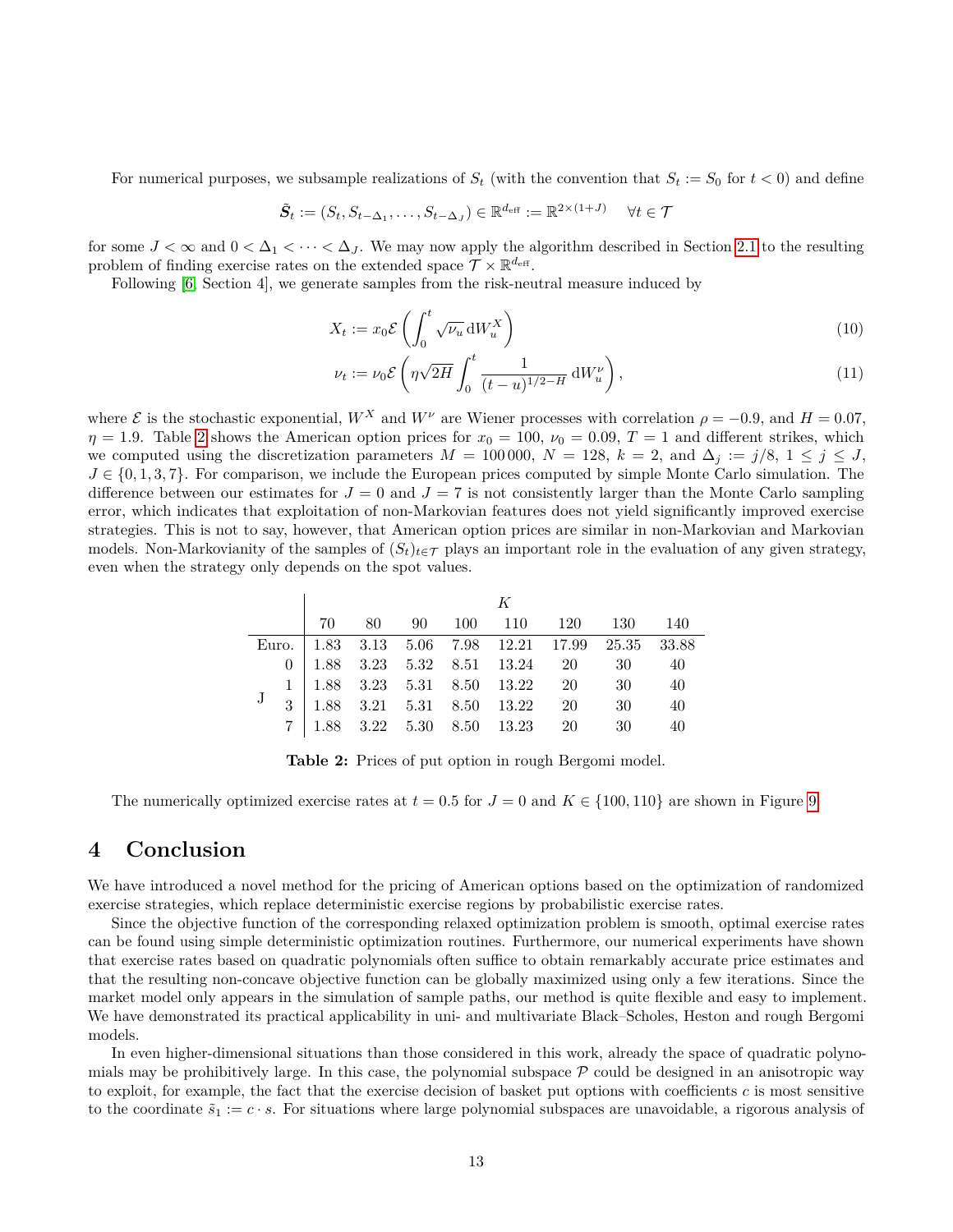<span id="page-13-7"></span>

**Figure 9:** Level sets of optimal exercise rates at *t* = 0*.*5 for American put option in the rough Bergomi model  $(k = 2, J = 0)$ 

the number of samples required to determine a given number of degrees of freedom without significant overfitting would be beneficial. Without such an analysis, it may be worthwhile to compute test values at each step during the optimization and terminate as soon as the test value decreases. To accelerate our method, multilevel Monte Carlo methods [\[15\]](#page-14-17) could be used for function and gradient evaluations during the optimization.

**Acknowledgments** C. Bayer gratefully acknowledges support from the German Research Foundation (DFG, grant BA5484/1). R. Tempone and S. Wolfers are members of the KAUST SRI Center for Uncertainty Quantification at the Computer, Electrical and Mathematical Sciences & Engineering Division at King Abdullah University of Science and Technology (KAUST).

# **References**

- <span id="page-13-0"></span>[1] Yves Achdou and Olivier Pironneau. *Computational methods for option pricing*. SIAM, 2005.
- <span id="page-13-4"></span>[2] Leif Andersen. A simple approach to the pricing of Bermudan swaptions in the multi-factor LIBOR market model. *Journal of Computational Finance*, 3:5–32, 1999.
- <span id="page-13-1"></span>[3] Leif Andersen and Mark Broadie. Primal-dual simulation algorithm for pricing multidimensional American options. *Management Science*, 50(9):1222–1234, 2004.
- <span id="page-13-6"></span>[4] Thomas Bagby, Len Bos, and Norman Levenberg. Multivariate simultaneous approximation. *Constructive Approximation*, 18(4):569, December 2002.
- <span id="page-13-3"></span>[5] Giovanni Barone-Adesi and Robert E. Whaley. Efficient analytic approximation of American option values. *The Journal of Finance*, 42(2):301–320, 1987.
- <span id="page-13-5"></span>[6] Christian Bayer, Peter Friz, and Jim Gatheral. Pricing under rough volatility. *Quantitative Finance*, 16(6):887– 904, 2016.
- <span id="page-13-2"></span>[7] Denis Belomestny and John Schoenmakers. *Advanced Simulation-Based Methods for Optimal Stopping and Control: With Applications in Finance*. Springer, 2018.